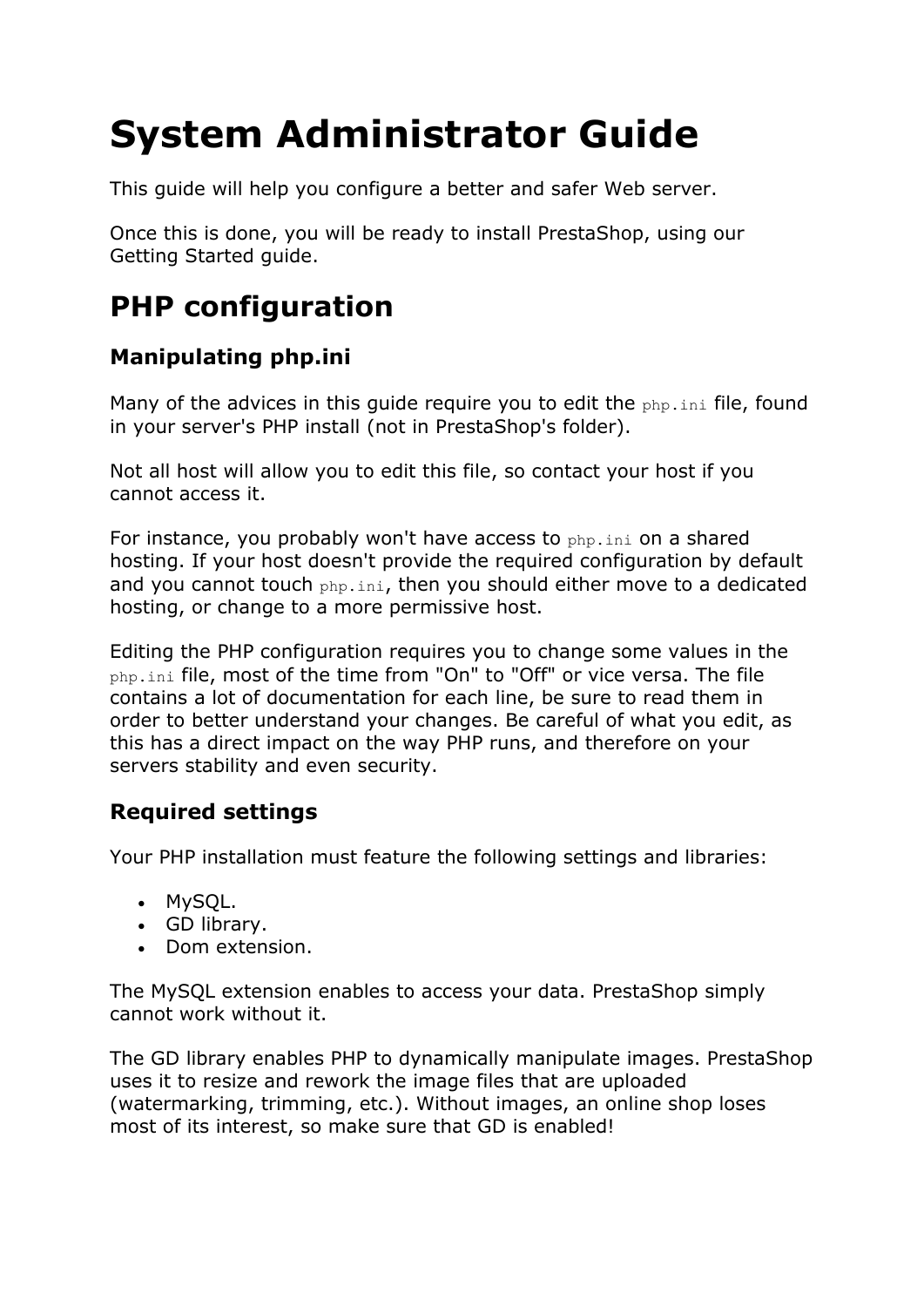The Dom extension enables to parse XML documents. PrestaShop uses for various functionalities, like the Store Locator. It is also used by some modules, as well as the  $_{\text{pear}}$   $_{\text{xml}}$   $_{\text{parse}}$  library.

The allow url fopen directive enables modules to access remote files, which is an essential part of the payment process, among others things. It is therefore imperative to have it set to **ON**.

In short, it is imperative to have the following directives set to the indicated values:

```
extension = php_mysql.dll
extension = php - gd2.dll
allow url fopen = On
```
#### **Recommended settings**

Your PHP installation should feature the following settings and libraries, for best experience:

- GZIP support.
- Mcrypt library.
- register globals disabled.
- magic quotes disabled.
- allow url include disabled

Having GZip support enables the web server to pack web pages, images and scripts before sending them to the browser. This makes navigating the shop faster, and therefore a more agreeable experience.

The Mcrypt provides PHP with a hardened security layer, enable the use of more hashing and cryptography algorithm.

The register globals directive, when enabled, defines all environment variables (GET, POST, COOKIE, SERVER...) as global variables. **It is unsafe to use unset variables**, because a user could easily set a value into this variable by using the GET method, for example. It is therefore imperative to set register\_globals to **OFF**.

The magic quotes directive automatically escapes (or ["adds slashes"](http://php.about.com/od/phpfunctions/g/addslashes_php.htm)) to all special character sequences (', ",  $\setminus$ , NULL) for all environment variables (GET, POST, COOKIE, SERVER...). This option must be set to **OFF** because it will addslash each variable even if it does not need to be addslashed. Moreover, some Web applications overlook this option, so some variables could be addslashed twice, resulting in corrupted data.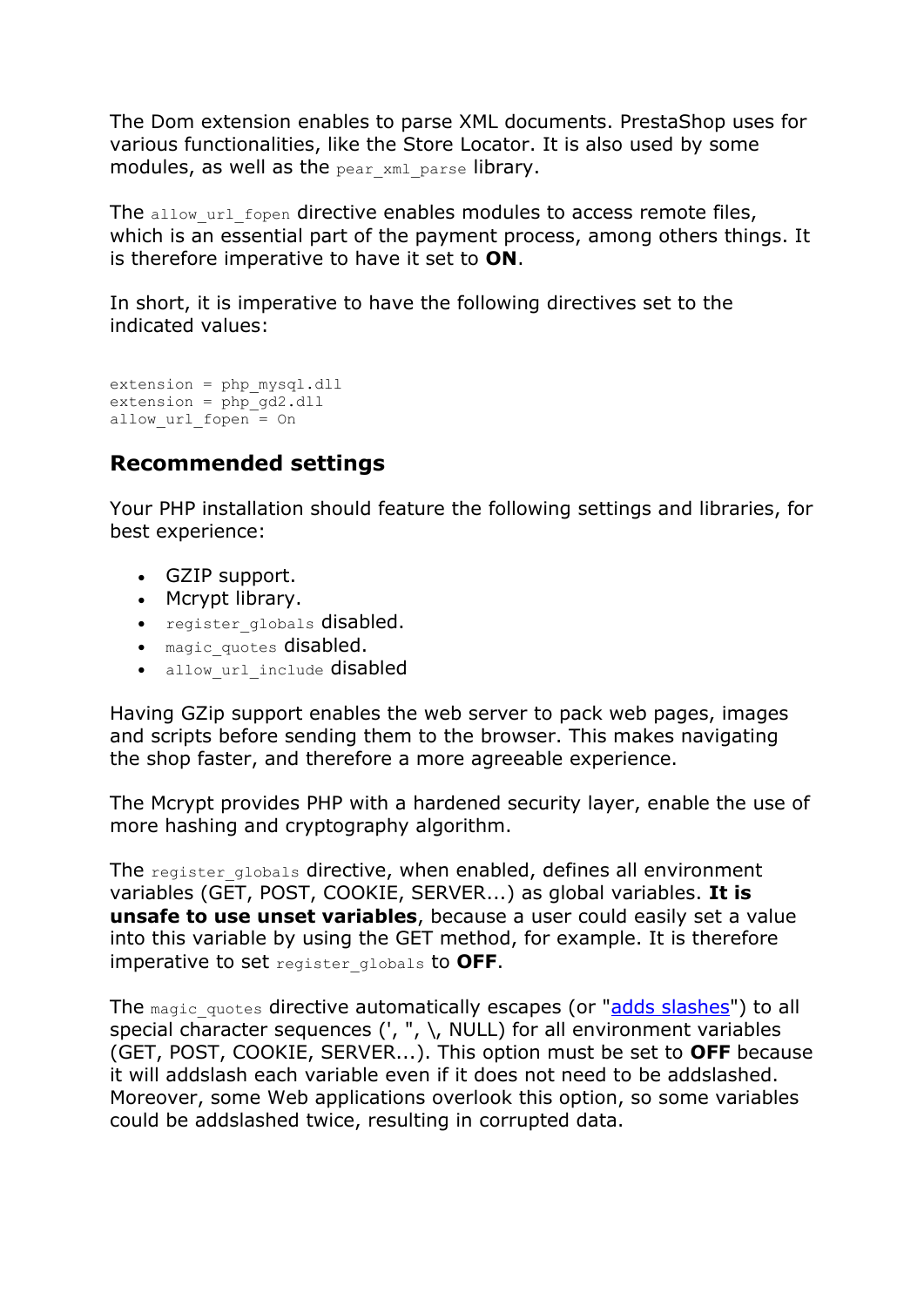The allow url include directive is used to allow to include any file via the require and include statements, even if it does not come from your Web server. This option must be set to **OFF**, because if one application on your web server suffers of "include vulnerability", users will be able to include any file from any server and those will be executed on your own server.

In short, it is **highly recommended** to have the following directives set to the indicated values:

```
register_globals = Off
magic_quotes_gpc = Off
allow url include = Off
```
## **MySQL configuration**

MySQL often has an administrator account as default ("root", "admin"...), which gives access to all of the databases' content, no matter who the database is managed by. The administrator has all the rights, and can do every possible actions. You therefore need to safekeep your databases, so as to prevent your web applications from succumbing to [SQL injections](http://en.wikipedia.org/wiki/SQL_injection) (which can happen when a user succeeds in obtaining the admin password).

 $\Box$  If you just installed MySQL, do add a password for the root account, who has no password as default.

#### **One user per web application**

Each time you install a new web application on your server, you must create a new MySQL user when just the necessary rights to handle that application's data. Do NOT use the same username to handle the databases for all of your installed web applications.

Let's say we manage MySQL with user account that can create new users. Let's do just that, using the following command line:

mysql -u USERNAME -p PASSWORD

...or using the following SQL query:

mysql> USE mysql; mysql> CREATE USER 'username'@'servername' IDENTIFIED BY 'new\_password';

Note that your host might give you access to an online tool to do MySQL administration tasks more easily, such as cPanel. Do use that, since you probably won't have access to the command line in that case.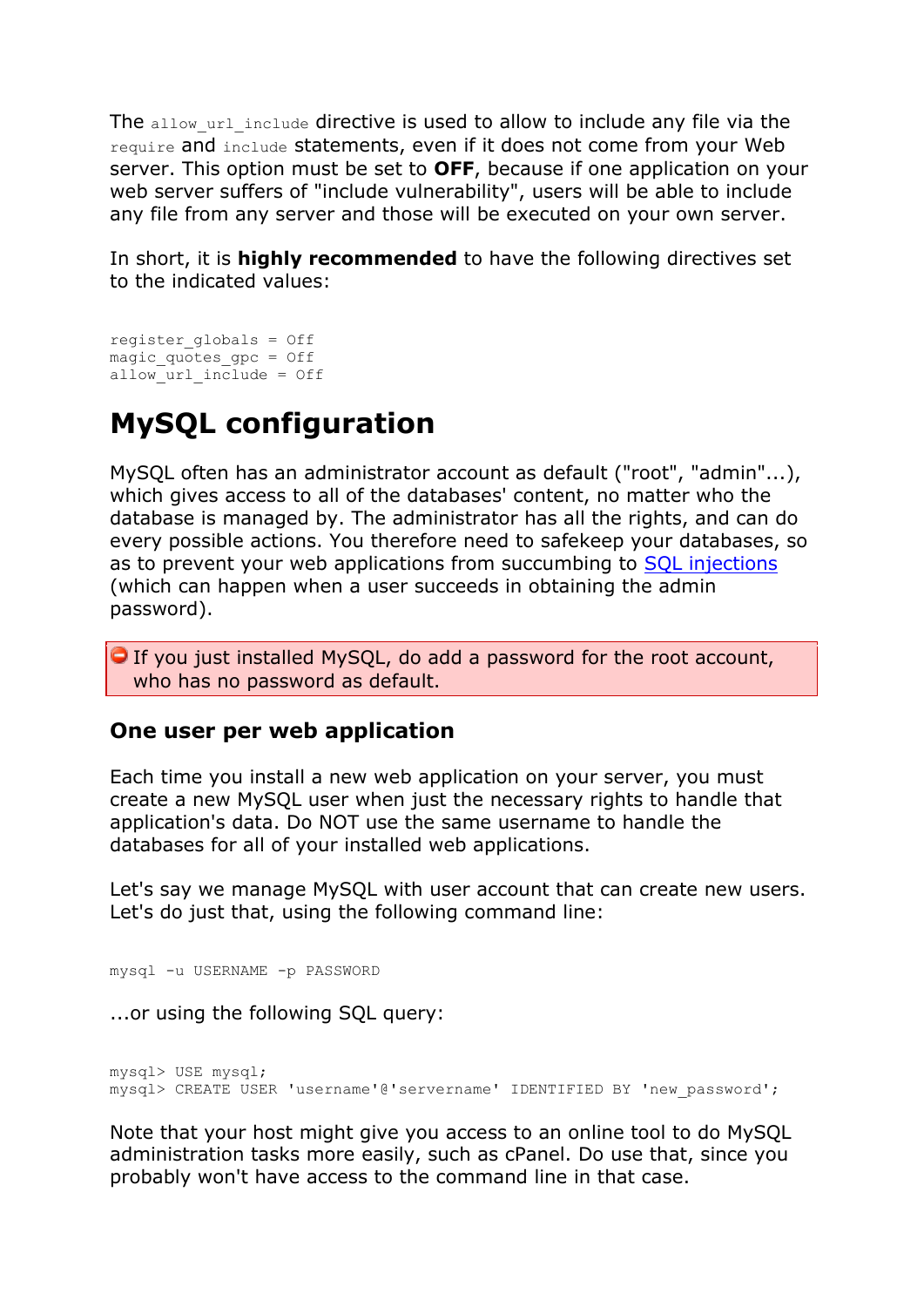Now we have a username with just enough rights to connect to the local database.

We need to allow this user to use the 'prestashop' database, and configure his rights at the same time. Here is a template for the SQL query to do that:

```
mysql> GRANT SELECT, INSERT, UPDATE, DELETE, CREATE, DROP, ALTER
      > ON 'prestashop'.* TO 'new_user'@'localhost';
mysql> FLUSH PRIVILEGES;
```
We now have one user just for our 'prestashop' database. Remember to do this for each new web application you add to your server.

You can now install PrestaShop safely.

```
\begin{array}{c|c|c|c|c} \hline \multicolumn{1}{c|}{\mathbf{1}} & \multicolumn{1}{c|}{\mathbf{1}} & \multicolumn{1}{c|}{\mathbf{2}} & \multicolumn{1}{c|}{\mathbf{3}} & \multicolumn{1}{c|}{\mathbf{4}} & \multicolumn{1}{c|}{\mathbf{5}} & \multicolumn{1}{c|}{\mathbf{6}} & \multicolumn{1}{c|}{\mathbf{7}} & \multicolumn{1}{c|}{\mathbf{8}} & \multicolumn{1}{c|}{\mathbf{9}} & \multicolumn{1}{c|}{\mathbf{1}} & \multicolumn{1}{c|}{\mathbf{1\overline{1}Enter password:<br>Welcome to the MySQL monitor. Commands end with ; or \g.<br>Your MySQL connection id is 4515
Server version: 5.0.51a-community-nt MySQL Community Edition (GPL)
Type 'help;' or '\h' for help. Type '\c' to clear the buffer.
mysql> USE mysql;
Database changed
mysql> CREATE USER 'simple_user'@'localhost' IDENTIFIED BY 'simple_password';
Query OK, 0 rows affected (0.00 sec)
mysql> SELECT Host, User, Password FROM user WHERE User='simple_user';
   Host
                           User
                                                   | Password
   localhost | simple_user | *4EF3135F74D7AF2DF378C3A39BC8D1987A3BAC6A
 1 row in set (0.00 sec)
|<br>|mysql> GRANT SELECT, INSERT, UPDATE, DELETE, CREATE, DROP, INDEX ON `prestashop`<br>|.* TO 'simple_user'@'localhost';<br>|Query OK, O rows affected (0.00 sec)
mysql>
```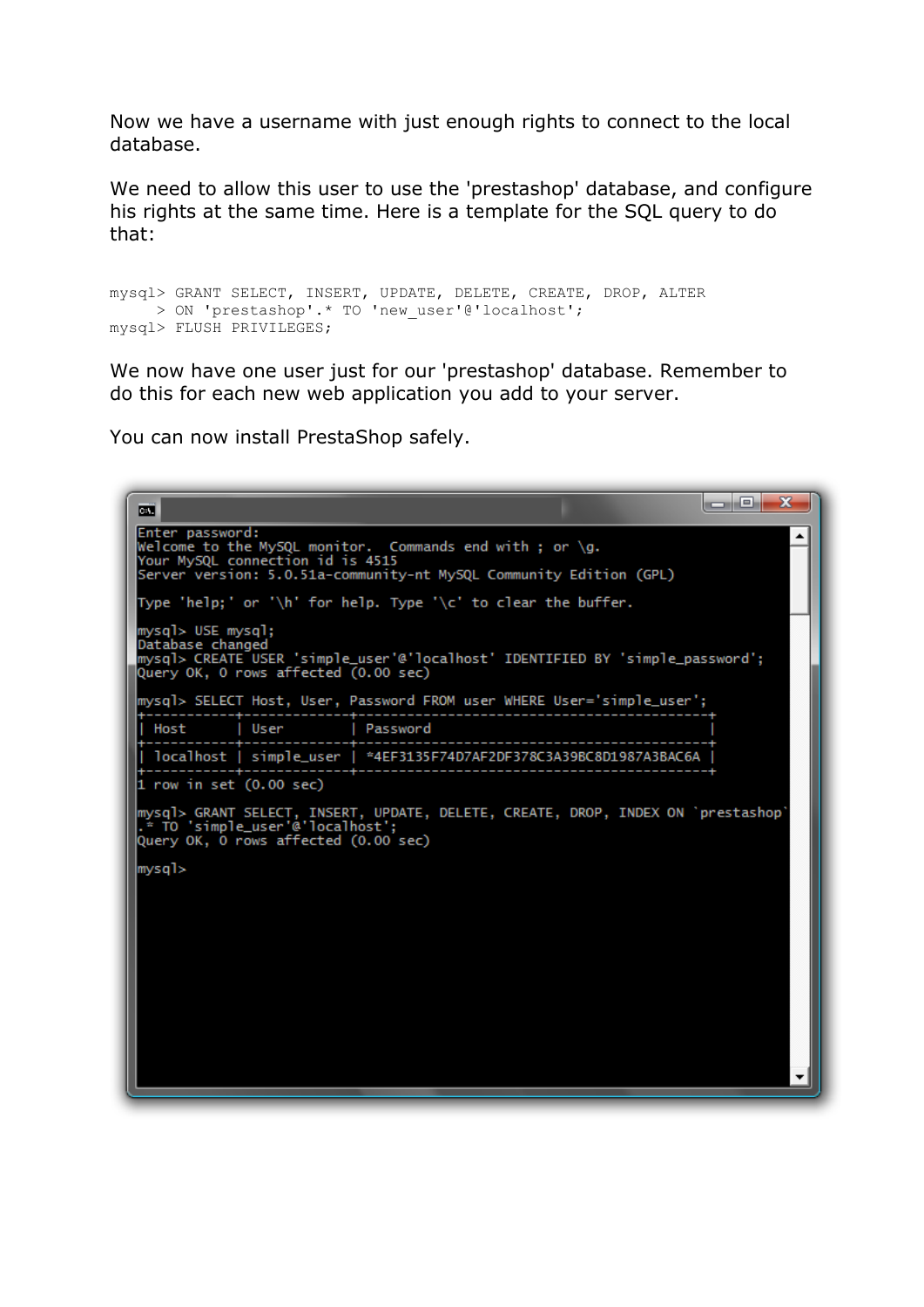# **Basic authentication establishment (.htaccess)**

In order to better protect your PrestaShop install, we need to establish a basic authentication on the admin directory.

One of the aim of the  $\{\{\text{htaccess}\}\}\$  file is to protect your folders and all its sub-folders. It only works on Apache servers, and a few others. Make sure your web server is Apache before creating a .htaccess file.

To achieve basic authentication on your admin folder, we need to add a .htaccess file in that folder (for instance, /var/www/prestashop/admin):

```
AuthUserFile /var/www/.prestashop_admin
AuthName "Prestashop Admin Access"
AuthType Basic
Require valid-user
Options -Indexes
```
#### Explanation:

- AuthUserFile: Shows the path to the file containing allowed users and their passwords. . prestashop admin is a text file.
- AuthName: Defines the message to show when the authentication window pops up.
- $\bullet$  AuthType: Defines the authentication type.
- Require: Requires users to log in in order to access the content. valid-user enables multiple users to connect and access the folder.
- Options: Defines the folder's options. -Indexes disables automatic generation of a directory index if no index file is available.

Here is a sample content for the . prestashop admin file, with a login and a password:

```
login1:$apr1$/wJeliK8$e9OzgRaVL8J8wSsFBXjor1
login2:$apr1$yV65Kqqz$cFt3sV2.Q7hhLRRUJDo5a/
```
This file contains logins and hashed password who are allowed to access to the folder.

To hash password, you can follow this link: [.htpasswd file generation.](http://aspirine.org/htpasswd.html)

It is strongly recommended to put this file into a directory that is inaccessible to your web applications, so before the  $/$ openbase dir folder. It prevents .htpasswd file injection, in case one of yours web applications is vulnerable.

Example: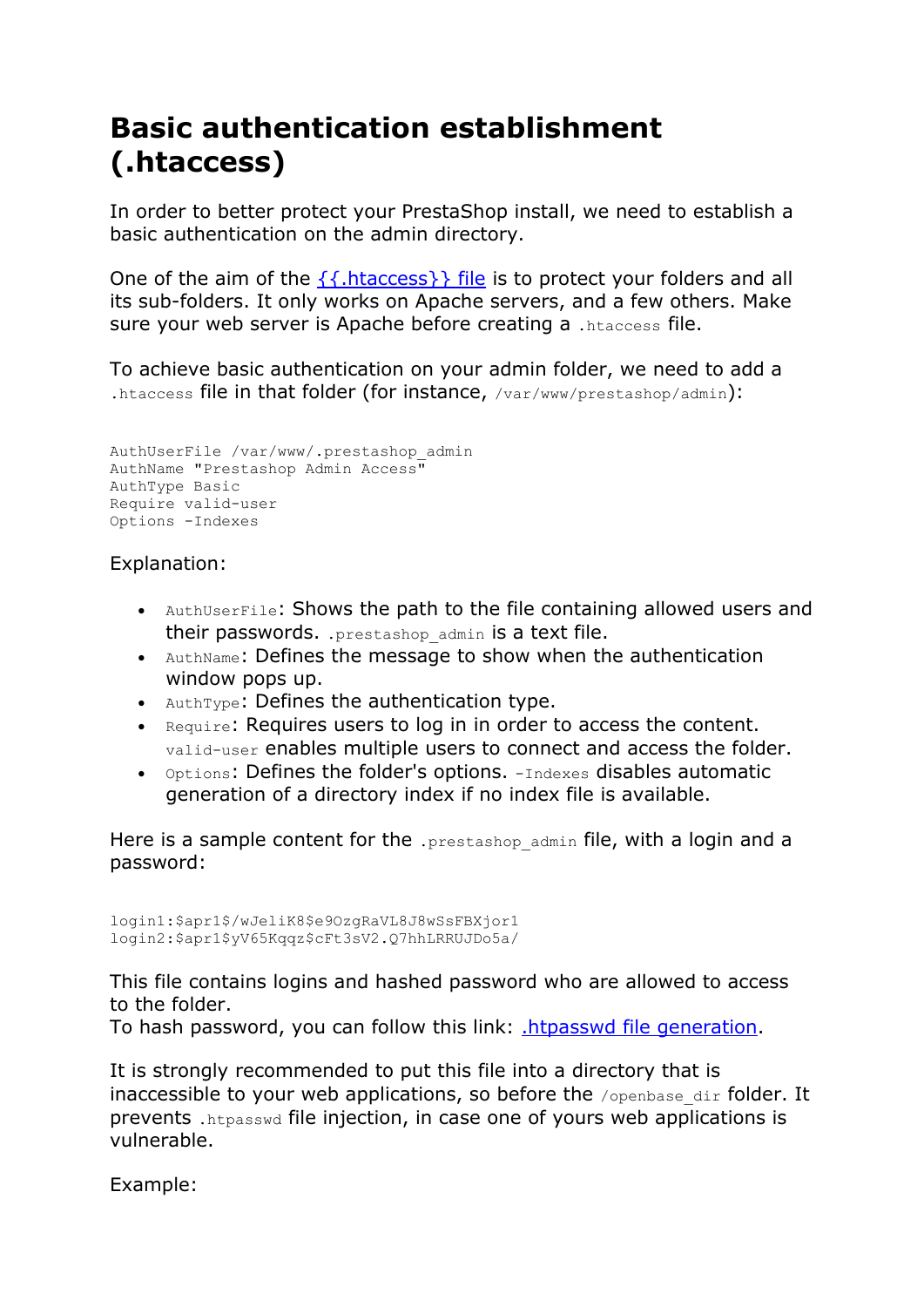| Authentification requise |                                                              |
|--------------------------|--------------------------------------------------------------|
|                          | Entrez le nom et le mot de passe pour null à<br>Utilisateur: |
|                          | login1                                                       |
|                          | Mot de passe :                                               |
|                          | *********************                                        |
|                          | Annuler<br>OK                                                |

It is also possible to perform IP and domain restrictions using your .htaccess file:

```
Order Allow, Deny
Deny from all
Allow from .myprestashop.com
Allow from 127.0.0.1
```
However, you **should not** put this kind of directive:

<LIMIT GET POST> Require valid-user  $\langle$ /LIMIT>

Indeed, <LIMIT GET POST>

### **Making your PrestaShop install more secure**

The recommendations below are sorted by order of importance:

- 1. Secure your back-office
	- 1. Rename your /admin folder after the PrestaShop installation. This is a must, and you actually cannot access your PrestaShop administration if you haven't performed that change. Make sure to pick a really unique name, ideally a mix of letter and number, such as "my4dm1n".
	- 2. Protect your admin folder with a .htaccess or .htpasswd file, or ask your web host to do it for you.
	- 3. Do not let your computer keep trace of your password (cookie or any other helper).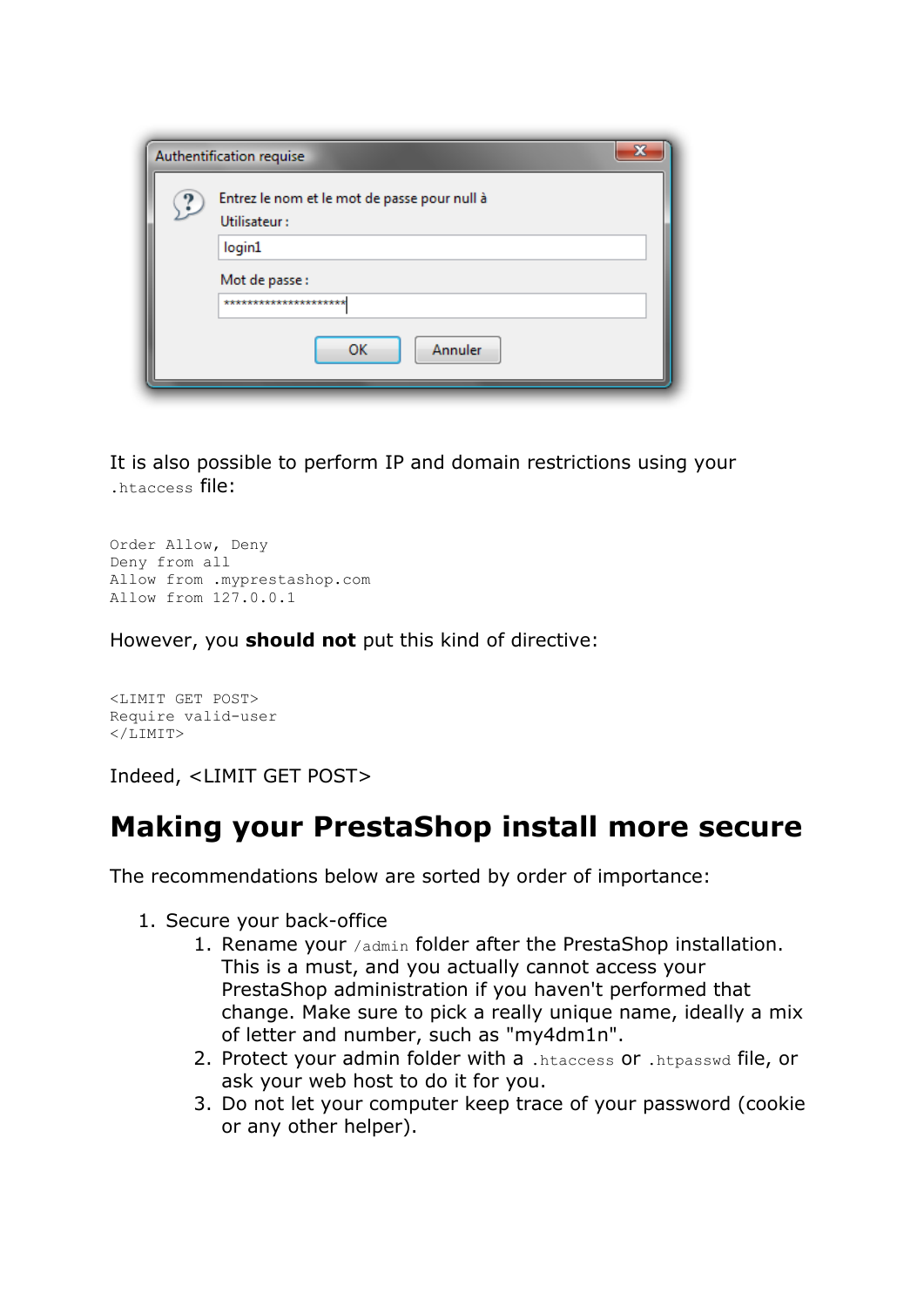- 4. Pick a complex password, by mixing letters, numbers and even punctuation marks, such as "5r3XaDR#". You can us an only password generated, such as [PCTools's](http://www.pctools.com/guides/password/) or [GRC's.](https://www.grc.com/passwords.htm)
- 2. Securing your PHP installation
	- 1. See the required and recommended PHP settings, at the beginning of this page.
- 3. Always delete the /install folder after having installed or updated PrestaShop
- 4. Always delete useless files from production server:
	- 1. all readme xx.txt files.
	- 2. the CHANGELOG file.
	- 3. the  $/$ docs folder.
- 5. Forbid access to your theme's files/templates, using a .htaccess file with the following content:
- 6.

```
7. <FilesMatch "\.tpl$">
```
8. order deny,allow

```
9. deny from all
```

```
10. </FilesMatch>
```
# **Fine-tuning & performances**

This section will help you better understand configuration variables than are not handled using the back-office, but directly in configuration files.

There are four configuration files in PrestaShop, all in the /config folder:

- config.inc.php: core configuration file for PrestaShop.
- defines.inc.php: contains all of PrestaShop constant values. *Previously defined in settings.inc.php.*
- settings.inc.php: contains the access information to the database, as well as the PrestaShop version number.
- smarty.config.inc.php: contains all configuration pertaining to Smarty, the template/theme engine used by PrestaShop.

### **config.inc.php file**

In production mode:

- make sure to leave @ini\_set('display\_errors', 'Off'); to "Off".
- make sure to leave define('*PS\_DEBUG\_SQL*', false); to "false".

On contrary, in development/test mode, you can get help tracing possible errors by:

- changing @ini set('display errors', 'Off'); to "On".
- changing define('*PS\_DEBUG\_SQL*', false); to "true".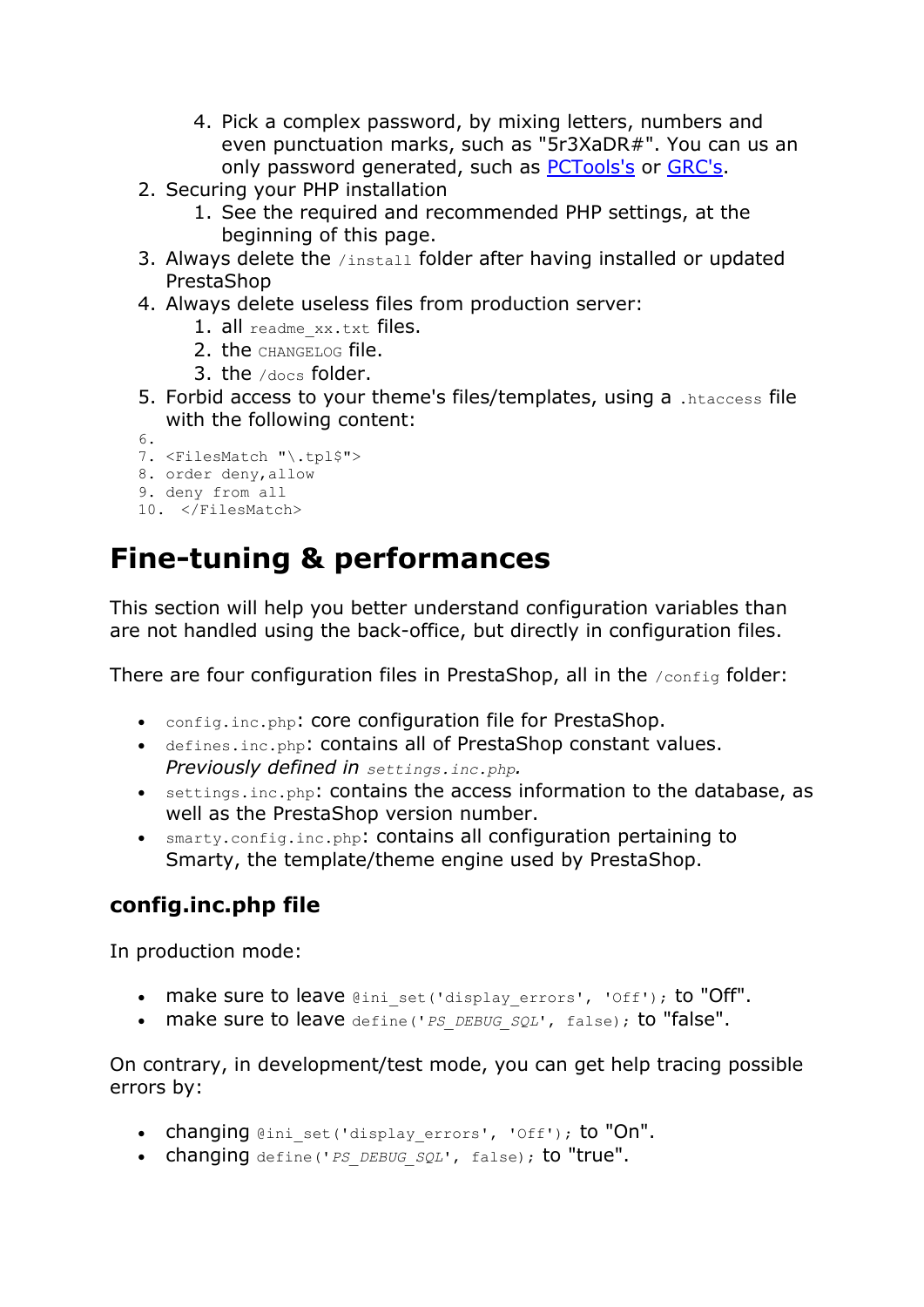### **defines.inc.php file**

Among other constant values, this file contains the location for all files and folders. If you need these changed, do not forget to keep the original at hand, in case you wish to go back to the original path.

#### **smarty.inc.php file**

- $\bullet$  \$smarty->caching = false;: Smarty's cache system must be disabled because it is not compatible with PrestaShop.
- **IMPORTANT**: in production mode,  $\frac{2}{3}$  smarty->force compile must be set to "false", as it will give a 30% improvement on page load time. On the other hand, when editing a  $.tp1$  file, you will have to delete the content of the /tools/smarty/compile folder (except index.php) in order to see the changes live. Note that this setting can also be done in the back-office, in the "Preferences" > "Performance" subtab, in the "Smarty" section.
- $\bullet$   $\sin$  $\arcty$ - $\gt$ compile check should be left to "false".
- Ssmarty->debugging gives you access to Smarty's debugging information when your pages are displayed.

### **Improving PrestaShop's performances**

Here are a few tips that should enable you to optimize PrestaShop.

- Enable MySQL's cache (or ask your web host to do it for you), and give it a high value (for instance, 256M).
- Do not forget to put the  $\frac{2}{3}$   $\frac{2}{3}$   $\frac{2}{3}$   $\frac{2}{3}$   $\frac{2}{3}$   $\frac{2}{3}$   $\frac{2}{3}$   $\frac{2}{3}$   $\frac{2}{3}$   $\frac{2}{3}$   $\frac{2}{3}$   $\frac{2}{3}$   $\frac{2}{3}$   $\frac{2}{3}$   $\frac{2}{3}$   $\frac{2}{3}$   $\frac{2}{3}$   $\frac{2}{3}$   $\frac{2}{3}$   $\frac{2$ production mode, either via the smarty.inc.php file or the back-office.
- Whenever possible, use an opcode cache (or ask your web host to install one for you), in order to alleviate the server's processing load. PrestaShop is compatible with [eAccelerator.](http://eaccelerator.net/) Opcode means "operation code", and defines the compiled state of the dynamic files, which can processed faster.
- If possible, split your static elements betweens different domains and sub-domains, in order to get parallel HTTP connexions. To put that in place, open the /config/defines.inc.php file and add these lines (adapted to your needs):

```
if ( $ SERVER['REMOTE ADDR'] != '127.0.0.1' )
{
define( ' THEME IMG DIR ', 'http://img2.xxx.com/' );
define( 'THEME CSS DIR ', 'http://css.xxx.com/' );
define( 'THEME JS DIR ', 'http://js.xxx.com/' );
define( ' THEME CAT DIR ', 'http://img1.xxx.com/c/' );
define( \overline{'} THEME_PROD_DIR \prime, \overline{'} http://img1.xxx.com/p/' );
```
define( 'THEME MANU DIR ', 'http://img1.xxx.com/m/' ); define( ' PS IMG ', 'http://img1.xxx.com/' );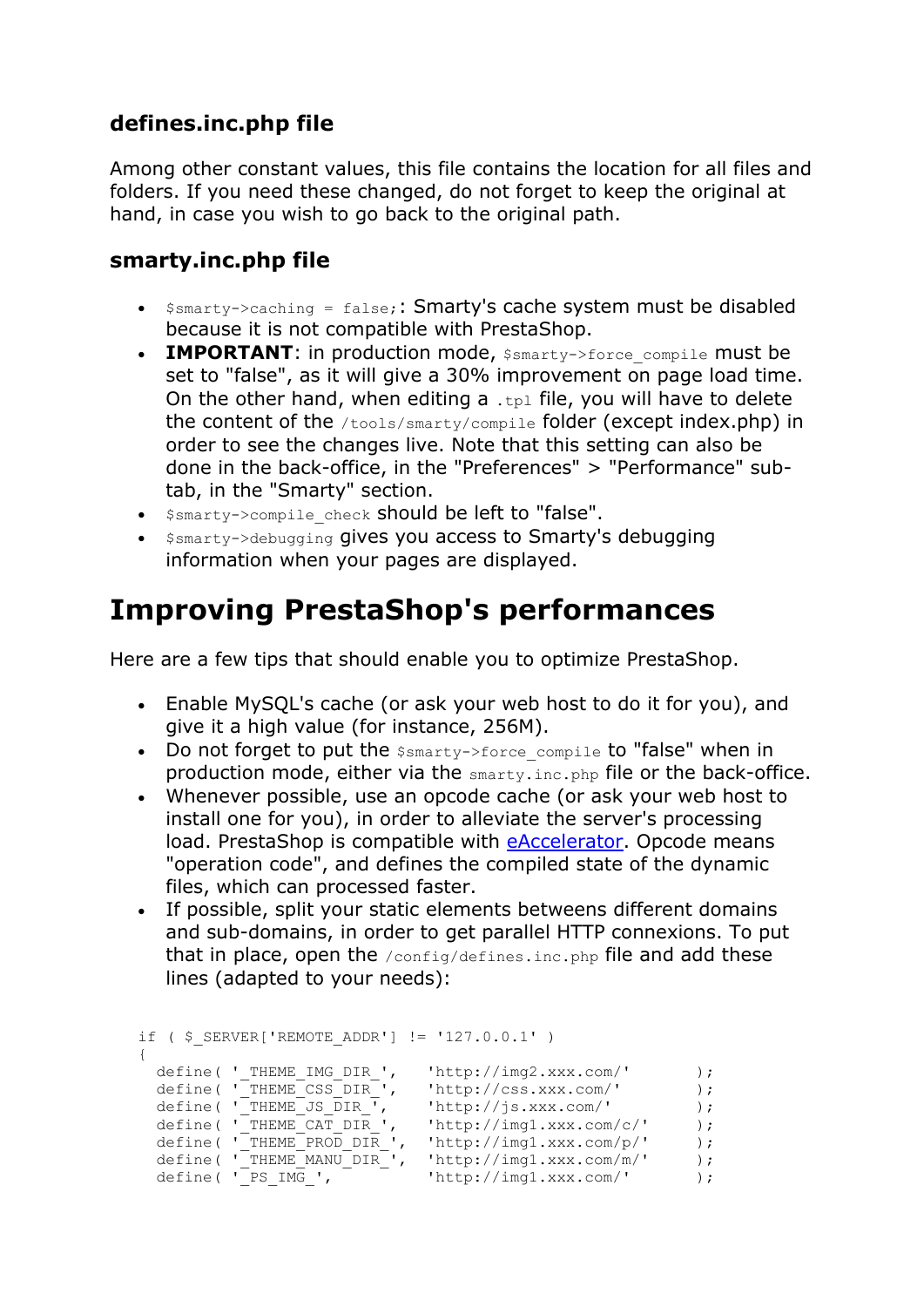```
define( ' PS ADMIN IMG ', 'http://img1.xxx.com/admin/' );
} else { 
define( 'THEME IMG DIR ', T THEMES DIR . THEME NAME . '/img/' );
define( 'THEME CSS DIR ', T THEMES DIR . THEME NAME . '/css/' );
define( 'THEME JS DIR ', TTHEMES DIR . THEME NAME . '/js/' );
define( 'THEME CAT DIR ', \qquad PS BASE URI \qquad . 'img/c/' \qquad );
define( 'THEME PROD DIR ', \qquad PS BASE URI \qquad . 'img/p/' \qquad );
define( 'THEME MANU DIR ', \qquad PS BASE URI \qquad . 'img/m/' \qquad );
define( ' PS IMG ', \qquad \qquad PS BASE URI \qquad . 'img/' \qquad );
define( ' PS ADMIN IMG ',    PS IMG .'admin/' );
}
```
### **Other recommendations**

### **Safe Mode**

**PHP's Safe Mode is deprecated in the latest version of PHP, and should not be used anymore.** For PrestaShop in particular, having Safe Mode on can render your payment modules useless.

### **Updates**

Your applications' PHP code is the only vulnerable path to your server. It is therefore strongly recommended to always update your server's applications: PHP, MySQL, Apache and any other application on which your website runs.

### **Miscellaneous**

#### **The PrestaShop file structure**

The PrestaShop developers have done their best to clearly and intuitively separate the various parts of the software.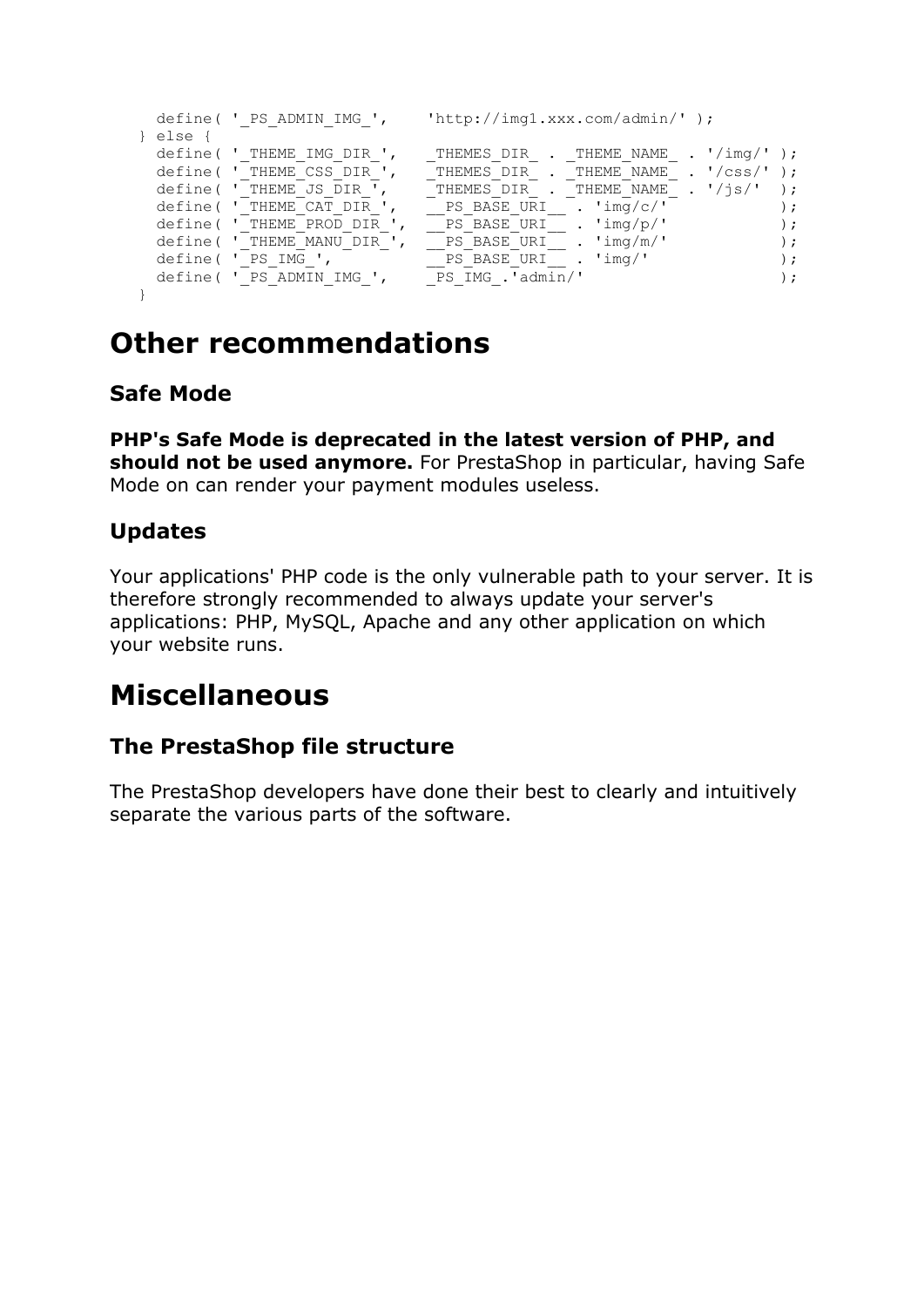

Here is how the files are organized:

- /admin: contains all the PrestaShop files pertaining to the backoffice. When accessing this folder with your folder, you will be ask to provided proper identification, for security reasons. **Important**: you should make sure to protect that folder with a .htaccess or .htpasswd file!
- /cache: contains temporary folders that are generated and re-used in order to alleviate the server's load.
- /classes: contains all the files pertaining to PrestaShop's object model. Each file represents (and contains) a PHP class, and its methods/properties.
- /config: contains all of PrestaShop's configuration files. Unless asked to, you should **never** edit them, as they are directly handled by PrestaShop's installer and back-office.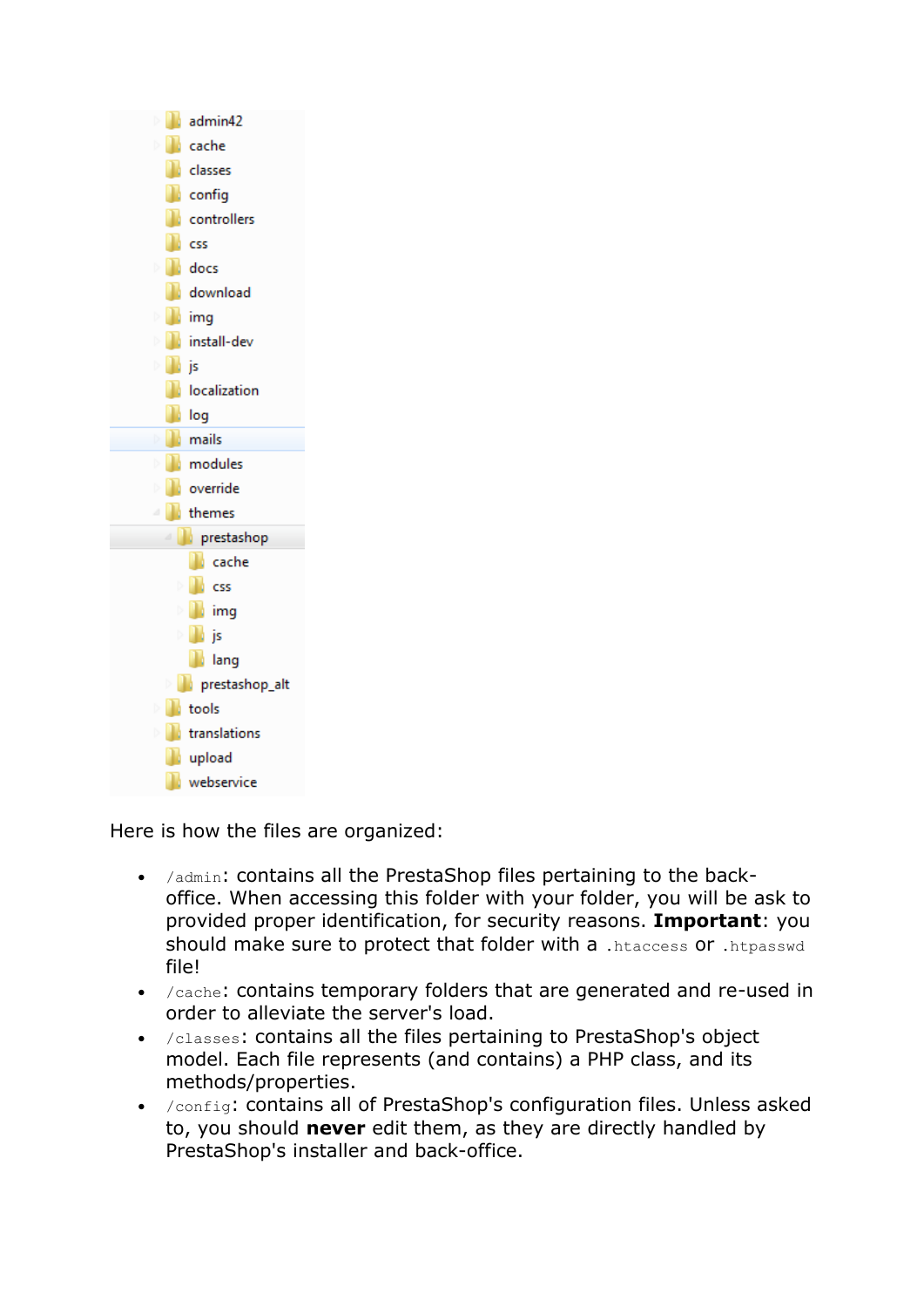- /controllers: contains all the files pertaining to PrestaShop controllers – as in Model-View-Controller (or MVC), the software architecture used by PrestaShop. Each file controls a specific part of PrestaShop.
- $\cdot$  /css: contains all CSS files that are not attached to themes hence, these are mostly used by the PrestaShop back-office.
- /docs: contains some documentation. **Note**: it should be deleted in a production environment.
- /download: contains your digital products, which can be downloaded: PDFs, MP3s, etc.
- /img: contains all of PrestaShop's default images, icons and picture files – that, those that do not belong to the theme. This is were you can find the pictures for product categories ( $/c$  sub-folder, those for the products ( $/p$  sub-folder) and those for the back-office itself (/admin sub-folder}}.
- /install: contains all the files related to PrestaShop's installer. You will be required to deleted after installation, in order to increase security.
- $\bullet$  /js: contains all JavaScript files that are not attached to themes. Most of them belong to the back-office. This is also where you will find the jQuery framework.
- /localization: contains all of PrestaShop's localization files that is, files that contain local information, such as currency, language, tax rules and tax rules groups, states and the various units in use in the chosen country (i.e., volume in liter, weight in kilograms, etc.).
- $\bullet$  /log: contains the log files generated by PrestaShop at various stages, for instance during the installation process.
- /mails: contains all HTML and text files related to e-mails sent by PrestaShop. Each language has its specific folder, where you can manually edit their content if you wish.
- /modules: contains all of PrestaShop's modules, each in its own folder. If you wish to definitely remove a module, first uninstall it from the back-office, then only can you delete its folder.
- /override: this is a special that appeared with PrestaShop 1.4. By using PrestaShop's regular folder/filename convention, it is possible to create files that override PrestaShop's default classes or controllers. This enables you to change PrestaShop core behavior without touching to the original files, keeping them safe for the next update.
- /themes: contains all the currently-installed themes, each in its own folder.
- /tools: contains external tools that were integrated into PrestaShop. For instance, this were you'll find Smarty (template/theme engine), FPDF (PDF file generator), Swift (mail sender), PEAR XML Parser (PHP tool).
- /translations: contains a sub-folder for each available language. However, if you wish to change the translation, you must do so